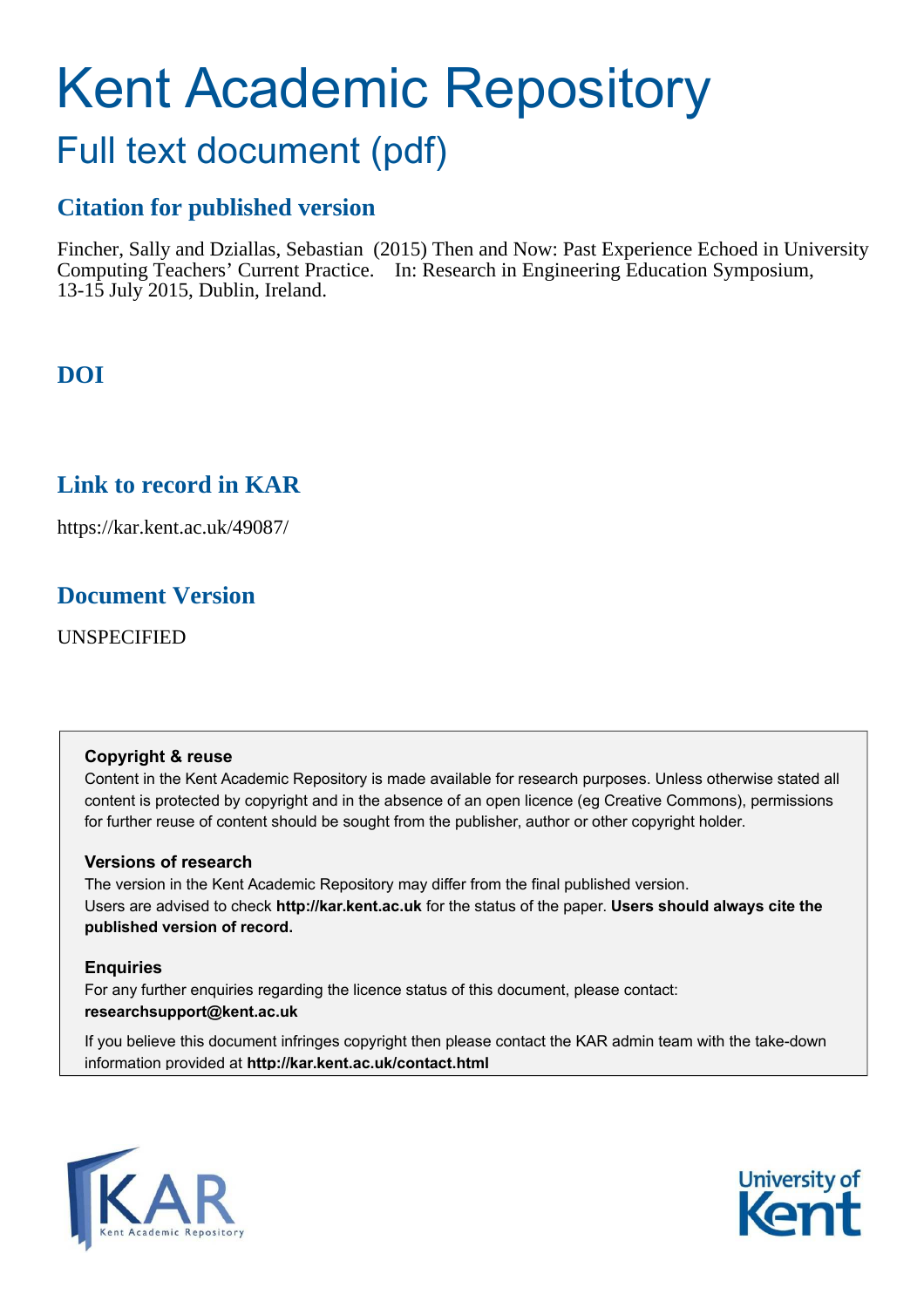## **Then and Now: Past Experience Echoed in University Computing Teachers' Current Practice**

**Sally Fincher**

School of Computing, University of Kent, Canterbury, UK S.A.Fincher@kent.ac.uk

#### **Sebastian Dziallas**

School of Computing, University of Kent, Canterbury, UK sd485@kent.ac.uk

*Abstract: Individual experiences, and the sense we make of them, shape who we are. For educators, experiential narratives affect both their day-to-day practice*  椴 *the way they teach* <sup>椴</sup> *and also the kind and quality of changes they make to their practice. In this work, we draw on data collected as part of a longitudinal study for the Sharing Practice project to explore how teachers*<sup>瀞</sup> *experiences are*  "echoed" in their current practice. We describe the concept of 'pedagogic stance' *and propose ways in which it may be identified. We suggest that an understanding of pedagogic stance may enable researchers to affect educators' practice more effectively.*

### **Introduction**

Successful interventions to affect teaching practice require an authentic understanding of practitioner knowledge. As McCrea and Bulanda observe:

"Improving practice depends on accurate understandings of practitioner knowledge, which are not easily attained, partly because practitioners unevenly apply formal theory and also rely on reflective processes and power bases that are significantly different from those of researchers." (McCrea & Bulanda, 2010)

There have been a number of attempts to describe practitioners' epistemology of practice. Shulman, for instance, considers different categories – content knowledge and general pedagogical knowledge, among others – in his model of teacher knowledge (Shulman, 1987). He is particularly concerned with pedagogical content knowledge, which, for him, is an essential part of the educator's practice and "represents the blending of content and pedagogy into an understanding of how particular topics, problems, or issues are organized, represented, and adapted to the diverse interests and abilities of learners, and presented for instruction" (Shulman, 1987). However, he steps short of characterizing how teachers' conceptions in these categories are influenced.

In fact, research on teachers' personal knowledge has seldom considered the role of prior experiences explicitly. A meta-review by Clandinin and Connelly found that while most authors implicitly assumed prior experiences to explain teachers' behaviour in the classroom, few actually considered it in their research design (Clandinin & Connelly, 1987). More recent efforts, for example by van Manen to frame noncognitive knowing (van Manen, 1999) and Anderson and Page to describe personal knowledge (Anderson & Page, 1995), include the role of past experiences in their models, but as one equally-weighted element amongst many.

In this work, we explore just how teachers' past experiences affect their knowledge and how they are "echoed" in their current practice.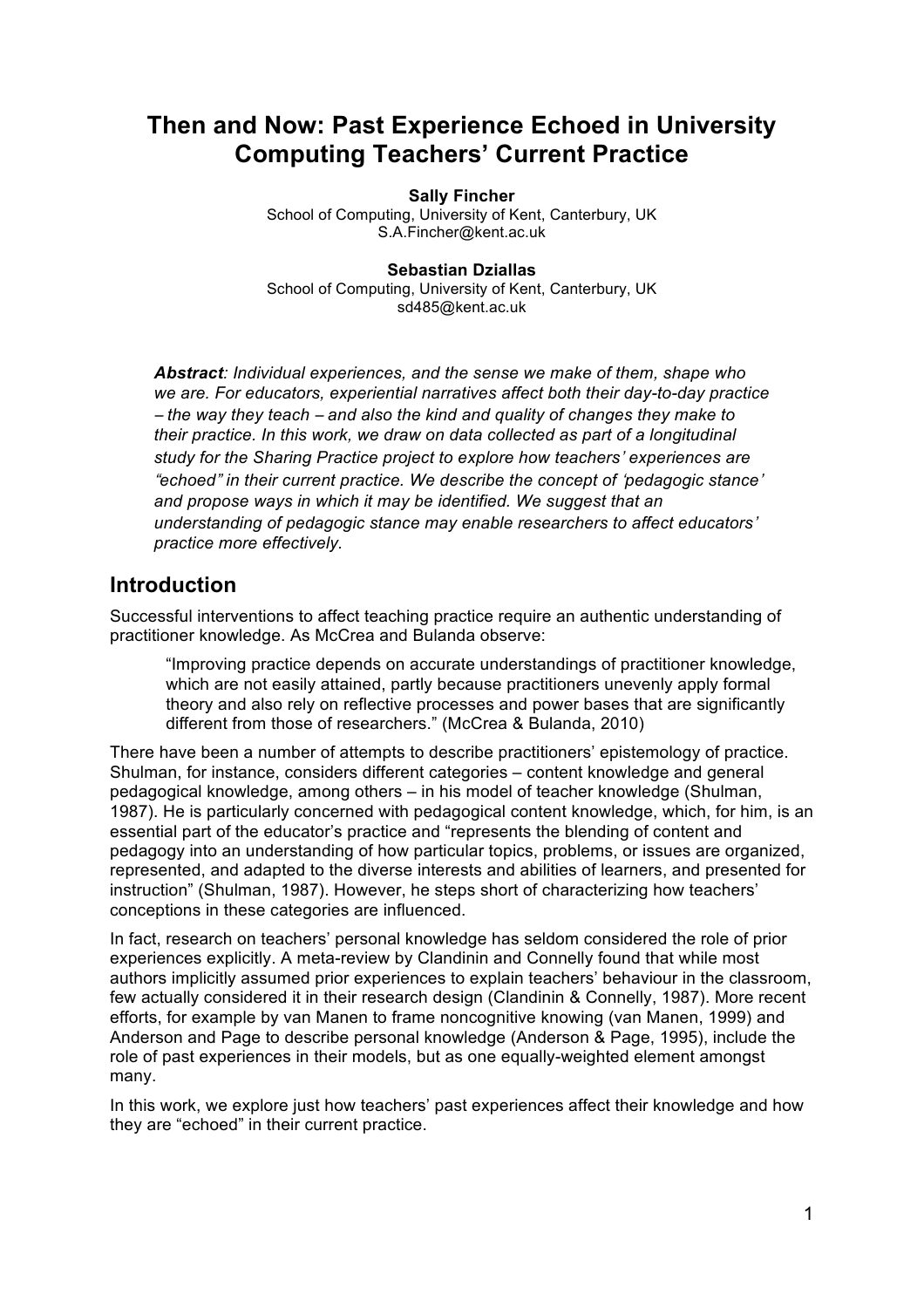## **Context of the Data: The** *Sharing Practice* **Project**

The Sharing Practice project (http://www.sharingpractice.ac.uk) conducted a series of investigations, focused on questions of how, when and with what evidence teachers (in Higher Education) change their practice. The project collected data in a number of ways, including through diary studies and by eliciting stories of change in teaching practice (Fincher, Richards, Finlay, Sharp, & Falconer, 2012). This work, however, draws on another investigation: a longitudinal study with eighteen educators who worked (broadly) within Computing at institutions ranging from research to teaching intensive. Over the course of three years, these educators were engaged with a number of separate interventions (see (Fincher, 2012) for details). The "baseline" interview with each participant included an exploration of his or her personal teaching history. Participants were also asked to identify one of their course modules and, in a later intervention, to describe changes they made to it. In the final interview, three years later, participants were asked to narratively reflect on their teaching career to date. The final interview was scaffolded by a prompt derived from Dan McAdams' work on life stories (McAdams, 1997):

*I'd like you to think about your teaching career, your teaching "life", as if it were a book. Each part of your teaching composes a chapter in the book. Certainly the book is unfinished at this point: still, it probably contains a few interesting and well-defined chapters. Please divide your teaching "life" into its major chapters and briefly describe each chapter. You may have as many or as few as you like, but I'd suggest at least 2 or 3 and at most 7 or 8. Think of this as a general table of contents for your book. Please give each chapter a name and describe its overall contents.*

When the participant had completed that, the researcher asked: *Looking back over your teaching career, with chapters, episodes and characters, can you discern a central theme, or message or idea that runs through the text?*

As well as working on this data as separate sets, it became apparent that ideas or experiences expressed in one intervention were sometimes reflected in others which had been designed for other reasons. For this paper, the primary material we draw on is the "baseline" interview undertaken with each participant, and the final interview.

Although these are the two main sources of material, the Sharing Practice project had extended interactions with these participants. This analysis is not the result of directed research: we do not aim to report the results of the longitudinal study in this paper and instead describe a set of observations emergent from the data. This work is opportunistic and interpretive, dependent on the apprehension of themes, and especially on the identification of what we have called "echoes".

## **Echoes**

An echo is where we apprehend something in a teacher's practice that reminds us of something they have talked about happening in their earlier experience. For us, echoes have certain features.

- Echoes are more or less distorted reflections; sometimes they are clean and clear, sometimes faint and partial. Especially in the latter case, others may disagree with the interpretation, or may not agree that they represent the phenomenon that we claim they do, that they are echoes of something else, or have quite a different origin from that we assert. (Sometimes these dissenting voices are those of the very participants in the study.)
- ¥ You cannot know that something is an echo unless you also have experience of the original, so there may be many missed echoes, not because they are not evident in the text, nor because we did not "hear" them, but because we have no referent for them. They simply appear as, and are interpreted as, aspects of practice. (This is not limited to this data, of course).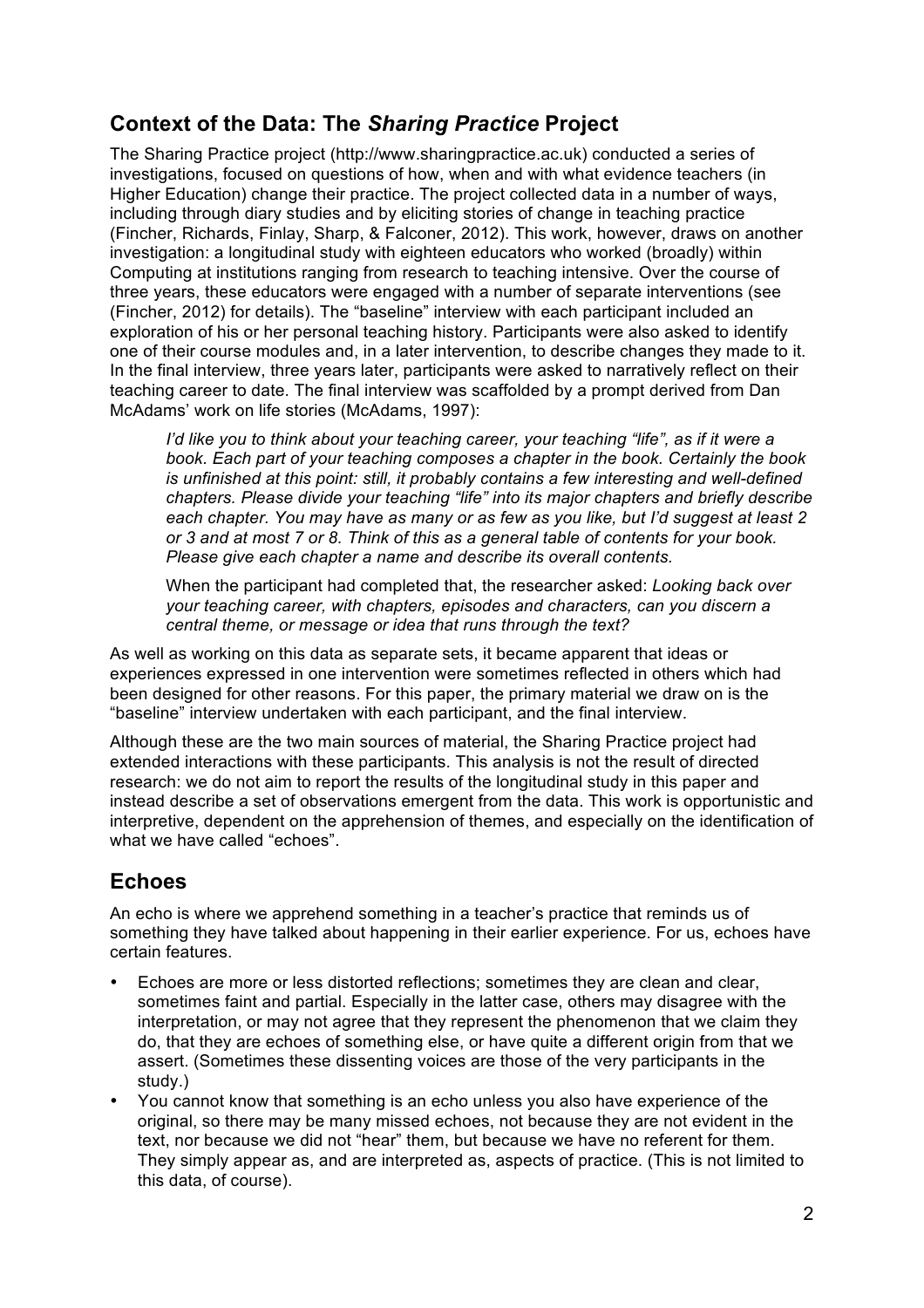All the narratives we draw on, and present, are individual. They are one teacher's story, told by them, from their history and perspective. However, when viewed together, these are rarely idiosyncratic. The structurally similar features of education, of teaching and learning, mean that there are similarities between stories, "families" of experiences. Increasing methodological sensitivity to these recurrent forms mean that sometimes we heard echoes where it is the referent that is faint.

## **A Word on Methodology**

There have been recent calls for a reconsideration of the interview as an unproblematic method of gathering and presenting data in higher education research (e.g. Clegg & Stevenson, 2013). This work is placed firmly in the territory of this debate. The original identification of echoes emerged "in the room", in the course of discussion, recognized by the researcher as they talked with the participant. But the echo was, most often, from a separate intervention and a more distant discussion. In this the recognition was much more like knowing something about someone's history (a colleague, or friend) than it was a product of deliberate enquiry, coded and grouped into themes well after the fact. It appeared as knowledge not deliberately sought, but simply gained by long acquaintance and acknowledged as part of an individual's story.

In trying to capture and present these moments of recognition, their ephemeral appearance and the depth of their dependency on the context of the work both became apparent. Although often encountered as such, an interview is not a text. The text is, at best, a secondary notation. Going to a transcript to find evidence of an echo was a frequently frustrating experience. The phrases did not seem as clear or rich, or, when presented to others, as compelling. Indeed, if an interview *was* a text, we would have written the examples much better. The strength of the recognition of an echo seems to lie in the interview as an experiential and reflexive act, and in the intersubjectivity of researcher and interviewee. The identification of an echo was not initially (and seldom at all) in the conscious practice of the researcher. Rather it was signalled by what we came to call "researcher goosebumps"; that is, the recognition in-the-room and in-the-moment that something important had been said, that should be sought for again, after the interview.

The next section presents a collection of echoes, structured around two distinct thematic groups. These groups emerged from the commonality of the referents and metaphors our participants used, not from any particular institutional affiliation, either as student or teacher.

## **Hearing Echoes**

#### **The Importance of Authority**

There is a group of teachers who have started their teaching careers by formally teaching a course (normally, but not universally, at University). They are characterised by a command of disciplinary knowledge; an ability to do something, and, usually, do it very well:

[Origin] "I can remember the first time I got 100% for an assignment and it was an assignment I had really worked hard to do well on, so I'd gone way beyond the spec and everything like that because I loved what I was doing and I wanted to be good and then when you got the 100% you think, 'Yes. It was worth it'. It was fantastic." [PH]

[Origin] "... there were like X number of questions worth a mark and a half each it was. You'd figure, 'I'm just going to get all those marks.' And I remember saying to another student, 'Well, I'm always going to get 15 out of 15 there, whatever it might be.'" [BH]

Alongside their abilities, they have an associated disdain for those, especially teachers, who do not share their competence: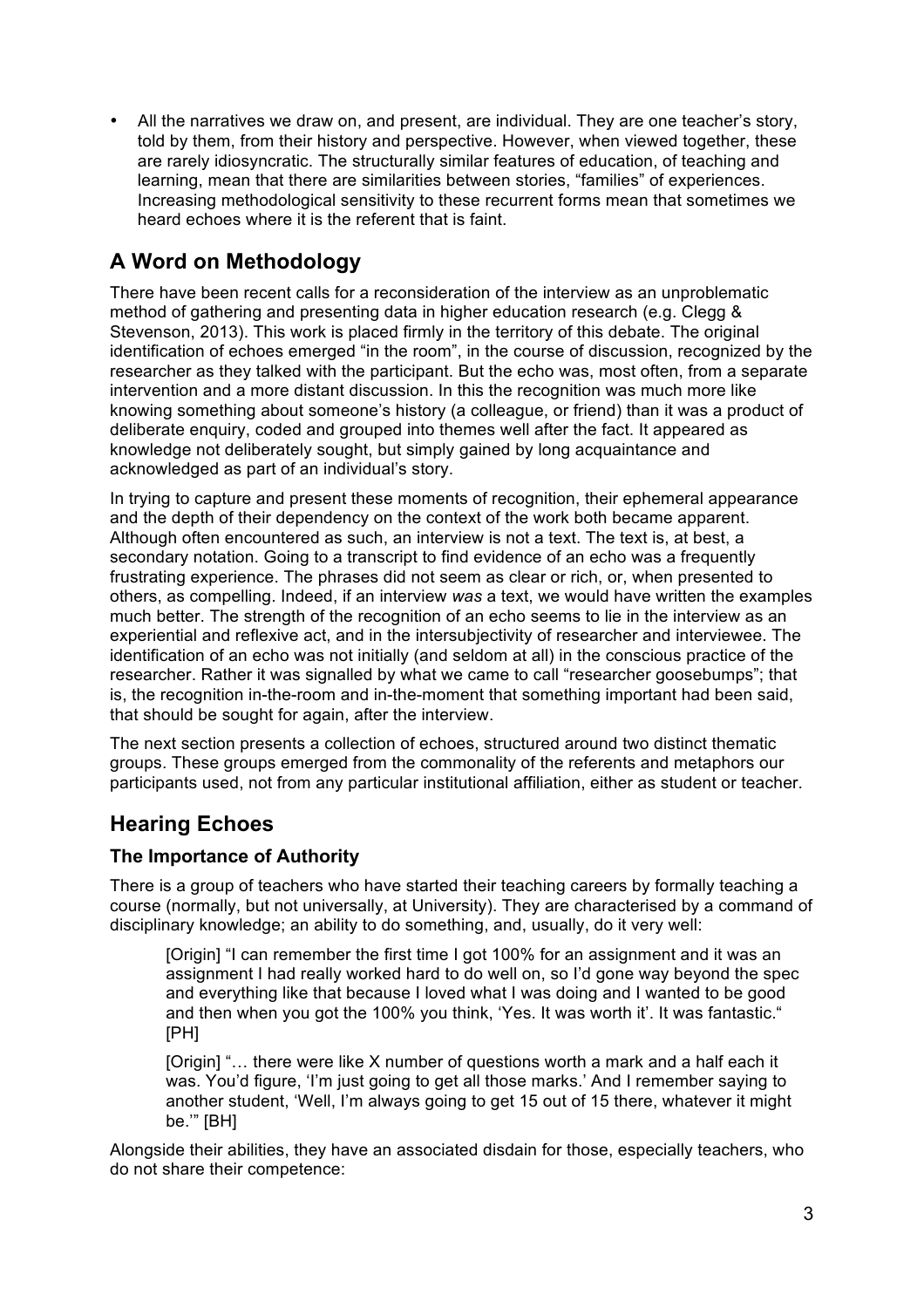[Origin] "I was obviously quite a bright kid at junior school and I think I also developed a bit of an arrogance and a contempt for my teachers. Some of them anyway. I could tell the teachers that didn't really know very much … I wasn't afraid to point out that they had got something wrong, you know, converting miles to kilometres in a maths class. I can definitely remember doing that." [PH]

[Origin] "I learned programming myself, with a small group of people of same age in high school … We did not have a teacher who understood computers and so after a week everyone who was interested knew more than the teacher. … And then sort of a year later we started having actually Computing as a subject, and we took it, but by then a whole group of students knew more than the teacher did." [MW]

[Origin] "I also had teachers who were pretty hopeless and where you realised that if you didn't go off and read the book you were never going to get anything from their lectures. You pretty much had to self-teach in their courses … [Researcher] You were the student who went and did it? Absolutely, yes. Because I wanted to pass those courses. I didn't want to be hamstrung by people who were useless." [PH]

Their subject expertise becomes expressed in their early teaching experiences:

[Origin] "... the first bit of teaching I did I realised that I could look at people's programmes and realise what was wrong and point it out and then they would learn to go do stuff " [PH]

[Origin] "I did courses at a sort of... adult evening continuing education thing ... they had a policy that anyone could propose a course, and as long as enough people signed up they would put it on. I enjoyed the subject. I had been programming for a while and I needed money and I thought I can teach that to someone" [MW]

Their disciplinary engagement, their history and experience and belief that disciplinary accuracy and authority, deep knowledge, is of primary importance in teaching carries through to their subsequent (current) practice.

[Echo] "But I think accuracy for me is really, really important … I think from a student's point of view it's not fair if they see an example in a textbook and they go and type it in or do something and it doesn't work, well they probably don't have the expertise to work out why it doesn't work, and so that's unfair on the students to do that. That is quite important for me." [PH]

The echoes that we hear here are of knowing things and teaching things *because* we know them. Lack of content knowledge (rather than lack of aptitude, skill, approach or enthusiasm) is a prohibition: disciplinary authority is key.

#### **The Importance of Sequence and Example**

For another group, their formative teaching experiences was not within the University, but in other endeavours. Here they are translating from one domain to another; taking features of success and instantiating them in the classroom. Here is the description of early experience from an academic whose first teaching context was as a scuba diving instructor:

[Origin] "But that was the whole point you see. When you first walked into the swimming pool, all you had to do was put your head under the water with the gear on and then you could stand up if you were unhappy, so there was a real scaffolding. That was what was so impressive, is the scaffolding was there." [SB]

This academic is quite clear about the debt his disciplinary teaching owes to this early exposure. The echoes in his current practice, teaching introductory programming, are loud and audible to him:

[Echo] "… we didn't like the examination at Christmas … oh! … this had come from the diving actually. It's quite clear in diving that there were people who got it in the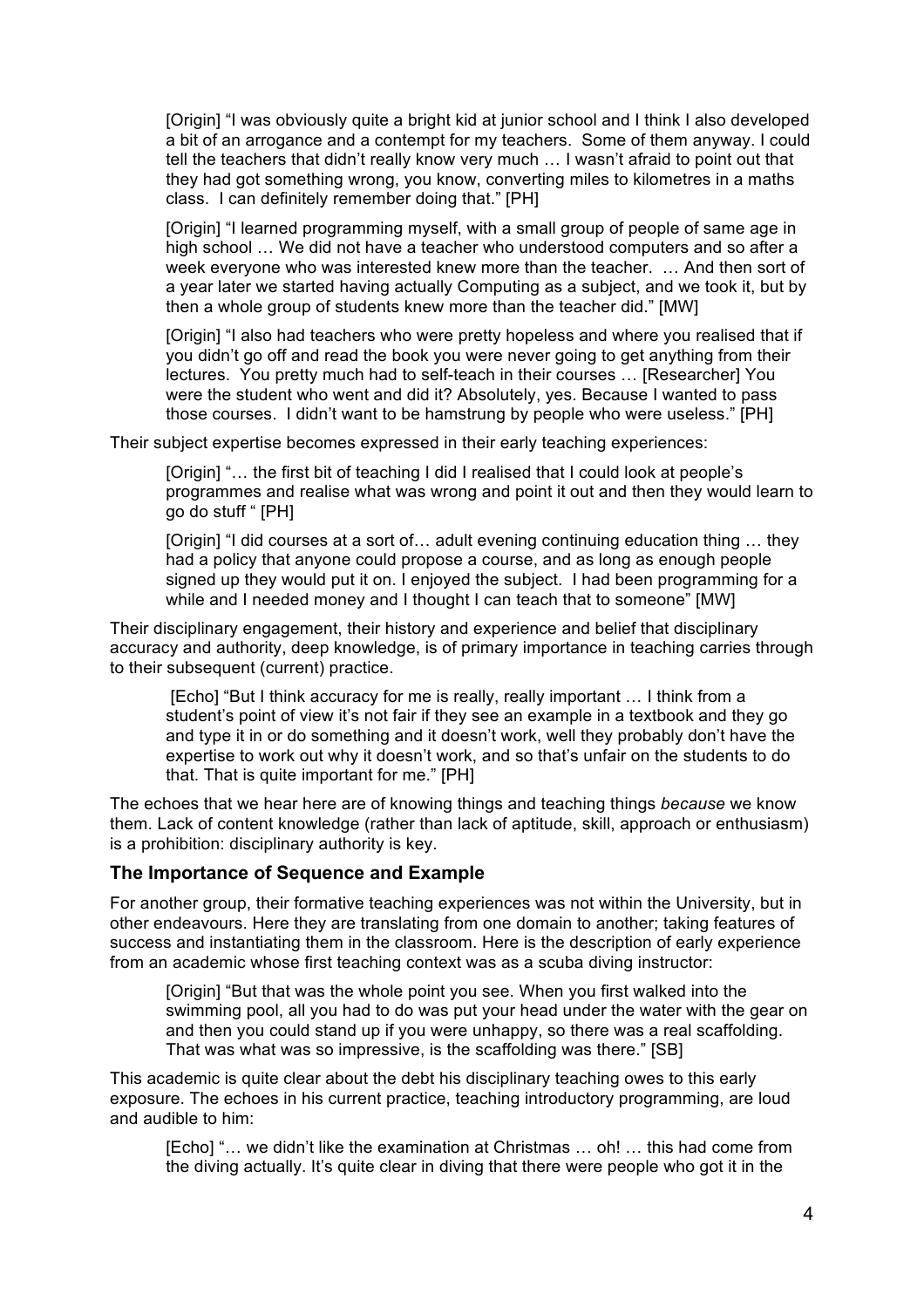second or third week, for example they'd learnt how to clear their mask, which is a fundamental skill: you've got to have that before you can carry on because you've got to know that they can cope when the chips are down. And people got there at different rates. So if you'd had an examination at week three you'd have chucked a whole load of people out who probably would've got the clearing mask thing at week seven, but they hadn't got it at week three. And some of the best people in the club were people who had in fact not found it very easy to start with but they turned out to be real stars in all sorts of ways." [SB]

Other academics are explicit that the sorts of teaching they do in one domain are *not* transferrable to another. This educator started teaching as a martial arts instructor:

[Origin] "... The organisation of a sports class, especially martial arts, is completely different … you warm everyone up together and then you have to separate them up … you have to do that, and then you kind of start rotating; you have to remember where everyone is and then teach them bits, and then you start rotating around ... always by example, always by example." *[Researcher] How could you tell if they were learning? "*You would keep an eye on them over a period of weeks. You teach them the moves and then you'd let them get on with it, and then you come back to them 20 minutes later and say, "Show me." And if they couldn't do it you showed them again, you know, it was literally just drilling, you know," [LD]

And even though the educator himself denies it, we hear echoes of this in his subsequent descriptions of organising a computing class. He says of his martial arts instruction that it is "always by example, always by example. In the sports context you say 'Look this is how you do it' and then you would do it, and then you would get them to mimic you, and so it's a very different way of teaching". When he is talking of his disciplinary teaching, he says:

[Echo] "It's the way I designed the course. ((laughs)) … because it was a practical course they needed contact time, they needed practical time." [LD]

[Echo] "… I did ask them early on *not* to do the assessment. If I saw them doing the assessment in the practical classes I told them off. I said, 'Look, that's for tomorrow; do the practice.'… I would ask them, 'Do you know how to do X?' … I mean they should be working… 'You need to do these exercises,' 'Do *these* exercises. Don't do those ones, do *these* ones,' and I would basically… if people said, 'I've finished,' I would say, 'Right, show me.'… so I always check." [LD]

To us, this teacher's approach of teaching by example, of rotating through the class, of requiring demonstration of practical skills are as apparent here as with the scuba diving instructor. To these academics, sequencing and structure - pedagogic knowledge - are important to their practice.

## **Discussion**

#### **Personal history**

Previous researchers have noted teachers' propensity to draw on their past pedagogic experiences in their current practice. Lortie (1975) coined the expression "apprenticeship of observation" to recognise that whilst not apprenticed in traditional ways, people who become teachers will have had at least six years of exposure (as pupils) to "what teaching is" – and University educators will have had many more years.

Some make very strong claims for this personal history. Entwistle found that novice high school teachers claimed what influenced their teaching the most strongly was (in order) their classroom experiences as a teacher whilst on teaching practice, their previous experience as a teacher, and their own experiences as a pupil (Entwistle, Skinner, Entwistle, & Orr, 2000). Entwistle et al. proceed to suggest a "hierarchy … leading from unexamined beliefs, to reliance on a single guiding metaphor or an undeveloped conception, and on to conceptions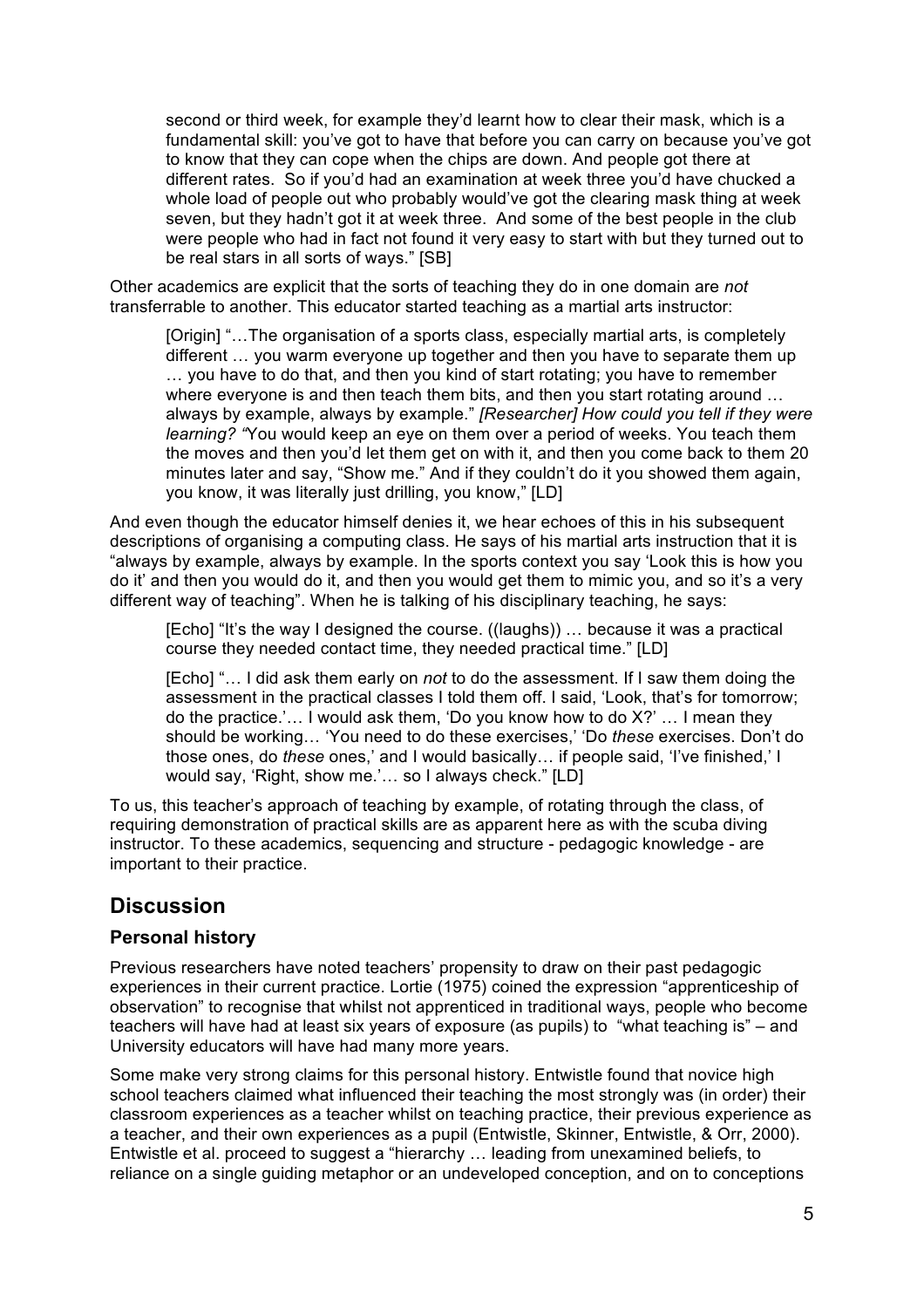at increasing levels of coherence, complexity and sophistication" (p. 20). That construction reflects their livelihood as teacher trainers and educational developers; there seems to be no independent rationale for such a progression, or even for the necessary development of expertise at all. As Benner notes in the parallel domain of nursing practice, expertise is not a given outcome, and it is not uncommon for practitioners to become "experienced, but not expert" (Benner, Tanner, & Chesla, 1996).

The teacher knowledge that we posit here, as signalled by echoes, certainly emerges from personal experience. But not to any experience, and not to experiences equally. Our interviewees said many things which did not give us an echo:

"I hated it in fact, I didn't enjoy it at all. I can remember it really clearly, my first lecture. And I had a big mug of coffee with me, I was very nervous. I wasn't too worried about the technical side, that was fine, but it was just terrifying, absolutely terrifying, yeah." [LD]

"They really hadn't learned very much and I remember talking to one of my colleagues and he said, 'Oh yeah, that's just like that; you'll get used to it,'" [SB]

These recalled experiences – and many other memories – were not echoed to us in the present day, did not contribute to those teachers' current practice.

#### **Pedagogic stance**

Echoes indicate a form of embodied knowledge. This knowledge is not the cognitive "folk pedagogy" that Bruner focusses on, nor the developed and acquired "pedagogic content knowledge" that Shulman claims (Shulman, 1987). We have tentatively identified it as a "pedagogic stance" which might usefully be characterized in Smith's institutional ethnography terms as the "located knower" (Smith, 2005). It is important to the notion of a located knower that experiential differences lead to differences in perspective, and that these differences have epistemic consequences. That is to say that teachers cannot choose to set their pedagogic stance aside, or leave it behind. In teaching there is no separation of embodied and theoretical expertise: teacher cannot step away from *disciplinary authority* as foundation of their practice, or their belief in *targeted practice*. Yet these pedagogic stances make their separate classroom practices entirely distinctive. Although equally expert and equally effective, such educators do not behave in the same way in the classroom, you could not mistake one sort of teacher for another.

#### **Deal-breaking behaviours**

The identification of a pedagogic stance also offers an explanation for the puzzling behaviour that educators often display with regard to new materials or to changes in practice (particularly puzzling to educational researchers who want their ideas to be adopted in the classroom). The reaction to material presented – "*that wouldn't work for me*" or its recto face "*I'd like to try that*" – is often immediate, much too fast to represent an analysis of the background and content of the proposed practice, or to be the response of an extended consideration.

These sorts of "snap decision" responses are not unique to the domain of teaching. Speaking of domestic cooks reading recipes, Kim Severson explores those "deal-breaking" aspects – idiosyncratic to each individual – that stop home cooks attempting to make the described dish. She relates her own experience:

"I was reading a recipe for apple strudel when I came to a sentence that stopped me cold: 'If you don't have a helper,' it began. If a dish needs a helper, I need to move on." (Severson, 2008)

She then details ways in which others are blocked, variously if a dish needs specific techniques, or equipment; if it is on too large a scale, or requires too fast a process; or if it brings back memories of some previous personal disaster. For one of us (Fincher) a culinary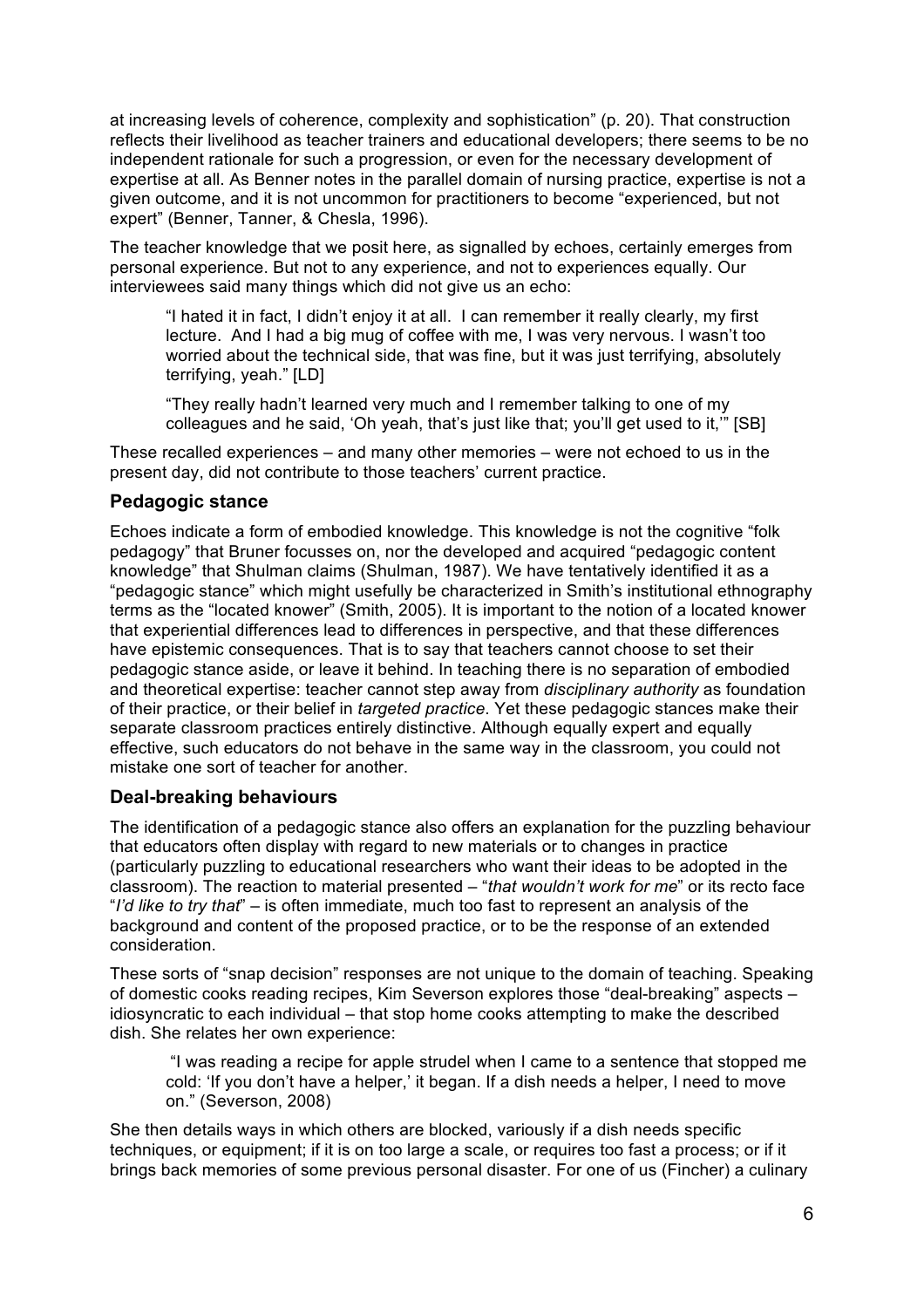deal-breaker would be deep-frying; for another (Dziallas) the genre of horror movies is taboo at the cinema.

It is hard to directly search for a pedagogic stance, as it is socially and experientially constructed. It is hard for individuals to articulate, because it represents *my* story, *my* history, and so is essentially – fundamentally – unsurprising to me. It is also hard to elicit a pedagogic stance directly by asking "20 questions": 1. "Do you like comedy films?", 2. "Do you like Westerns?"... However, we suggest that it may be though echoes that a pedagogic stance can be located, indicated in the way it permits some actions and prohibits others. Rather than being irritating and unhelpful, "deal breaking" behaviour may be seen as a diagnostic for the personal history that has formed it.

## **Implications**

So, if we are correct, and if echoes exist and are powerful influences on teachers' current practices, what does this mean?

#### **On research-to-practice**

Researchers have often lamented the lack of adoption of education research results in practice. Indeed, Dancy and Henderson note that "although substantial time and money has gone into developing and disseminating research-based pedagogy and curriculum, the limited evidence available suggests that these reform efforts are having only a marginal impact" (Dancy & Henderson, 2008). And an earlier study based on data collected by the Sharing Practice project found that educators rarely deliberately search for sources to change their practice. In fact, most changes occur either because of personal interactions with other educators or without any outside influence at all (Fincher et al., 2012).

Previous research has suggested that one of the aspects that precludes educators from adopting a particular change in practice is an incompatibility with their mental model. "Teachers will not teach in a particular way if it is inconsistent with their mental models of children's minds and learning" (Strauss, 2001). Strauss takes a purely cognitive view of mental models. An example of such a mental model is the idea that students' minds have "openings of a certain size that allow information to enter". Consequently, knowledge needs to be presented in appropriately sized chunks and in a particular order for it to stick in students' minds – and then learning occurs! According to Strauss, "the mental model (folk psychology), then, is the main organizing system which gives rise to how teachers' teach (folk pedagogy)." In its cognitive form, Strauss' conception of mental models is distinct from the definition of pedagogic stance we have outlined above, which is grounded in personal experience. However, we suggest that mental models and pedagogic stance are symmetric in the way that they both contribute to teachers' folk pedagogy. We propose that both are revealed through deal-breaking behaviour.

#### **On methodology**

In her book on clinical narratives, Cheryl Mattingly writes beautifully:

"Theory about action is necessarily crude compared to the nuances of particular actions themselves. Theory is meant to be general, to rise (at least some distance) above any specific context which it tries to explain or interpret. But practical actions, and the considerations which prompt them, are grounded in concrete situations, situations which have never presented themselves in quite this way before." (Mattingly, 1998)

In her work, she found that generalizations, while necessary to establish theory, obscure the very particularities that may have prompted them. Her description of theory and action – that is, generalizations and particularities – draws on Schön's twin concepts of technical-rational knowledge (TR), a scientific mode of thought that aims to make generalizable statements; and knowledge-in-action (KIA), a form of practical knowledge that is embodied and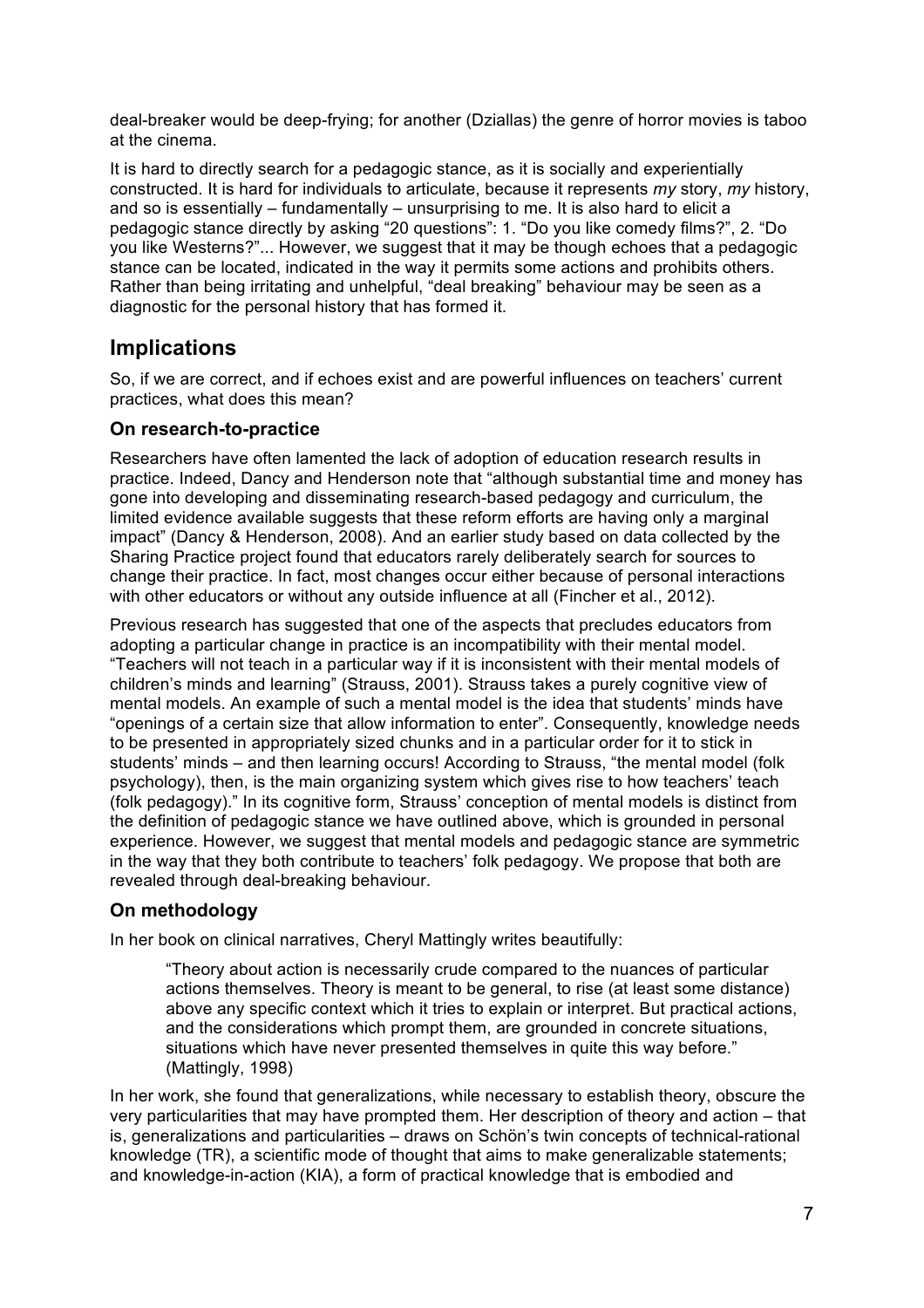expressed in practice. Jerry Floersch built on these definitions to show that a methodological focus on technical-rational knowledge limits researchers' perspectives of caseworkers' practice in social work by excluding knowledge-in-action. He claims that an approach that reduces practice to theory ultimately cannot represent practice authentically (Floersch, 2004). For us, a pedagogical stance is an example of knowledge-in-action, which cannot be elicited through solely technical-rational enquiry.

In order to elicit this kind of practitioner knowledge, an appropriate methodological approach is to use narrative, which "deals in human or human-like intention and action and the vicissitudes and consequences that mark their course" (Bruner, 1986). Dan McAdams highlights the power of a narrative approach in his description of differences in personality (McAdams, 1995). We construct stories and "weave together the reconstructed past, the perceived present, and the anticipated future" to make sense of our lived experiences (Adler & McAdams, 2007). Narratives then enable us to understand someone's conception of who they are, and how their experiences have shaped them.

"Narratives are key components in the authentic study of teaching, for until we understand the context and appreciate the perspectives of those involved, any understanding of what it means to teach and learn will remain fragmented and disconnected from the real world of teaching." (Olson, 1997)

The narrative methodologies adopted in the Sharing Practice project were, then, a particularly propitious ground for the emergence and identification of echoes. As Floersch observes, knowledge-in-action is more frequently exhibited in oral narratives, rather than written ones (Floersch, 2004), which reinforces our observation that the intersubjectivity of the interviews is a key, perhaps essential, aspect of work of this nature.

## **Conclusion**

Floersch takes a rather violent stance on knowledge-in-action when he argues "that KIA is a profession's self-defense against a policy maker, researcher, and practitioner who aim to use TR in an absolute and objectifying fashion" (Floersch, 2004). Whilst a perspective of defense against researchers may not ultimately be productive and in fact may be part of the problem (Dancy & Henderson, 2008), it highlights the importance of understanding practitioners' knowledge-in-action. If we understand how pedagogical stance is formed, and are able to diagnose its character, we may be able to affect educators' practice more effectively.

#### **References**

- Adler, J. M., & McAdams, D. P. (2007). Time, Culture, and Stories of the Self. *Psychological Inquiry*, 18(2), 97-99. http://doi.org/10.1080/10478400701416145
- Anderson, G. L., & Page, B. (1995). Narrative Knowledge and Educational Administration: The Stories that Guide Our Practice. In R. Donmoyer, M. Imber, & J. J. Scheurich (Eds.), *The Knowledge Base in Educational Administration: Multiple Perspectives* (pp. 124–136). SUNY Press.

Benner, P. E., Tanner, C. A., & Chesla, C. A. (1996). *Expertise in Nursing Practice: Caring, Clinical Judgment and Ethics* (1st edition). New York, NY: Springer Pub Co.

Bruner, J. (1986). *Actual minds, possible worlds* (Vol. xi). Cambridge, MA, US: Harvard University Press.

Clandinin, D. J., & Connelly, F. M. (1987). Teachers' personal knowledge: What counts as "personal" in studies of the personal. *Journal of Curriculum Studies*, 19(6), 487-500. http://doi.org/10.1080/0022027870190602

Clegg, S., & Stevenson, J. (2013). The interview reconsidered: context, genre, reflexivity and interpretation in sociological approaches to interviews in higher education research. *Higher Education Research & Development, 32(1), 5-16. http://doi.org/10.1080/07294360.2012.750277* 

Dancy, M., & Henderson, C. (2008, October). *Barriers and promises in STEM reform*. Commissioned paper for National Academies of Science Workshop on Linking Evidence and Promising Practices in STEM Undergraduate Education, Washington, DC.